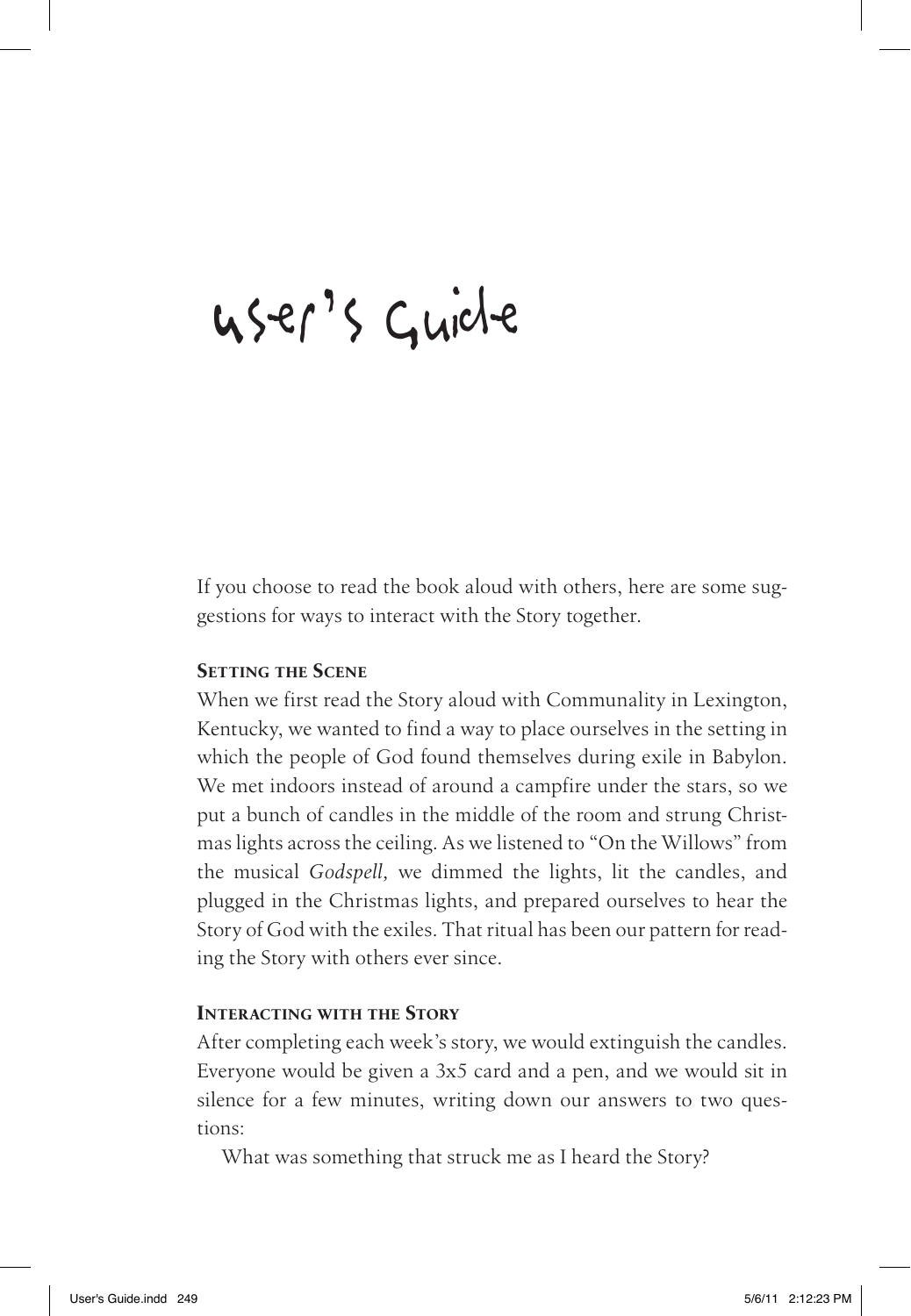What question(s) came up for me as I heard the Story?

When the size of the group or the space where we were gathered allowed for it, we would break into groups of three or four. Using various media (markers, paint, modeling clay, pipe cleaners, etc.), each person would create a piece of artwork inspired by the Story, and then share it (along with their responses to the questions) with the other members of their group. Each group would then choose one piece of art and one question or observation to share with the wider group. As ostensibly simple as these interactions are, we find that each gathering invariably yields new insights for the whole group.

After we've completed all twelve chapters, we gather for a final time together to talk about our experience of the Story. We place multiple copies of the following questions in a hat:

- Which was your favorite chapter? Why?
- Which was your least favorite chapter? Why?
- • Describe an "Aha!" moment you had from hearing the Story.
- What really challenged you from hearing the Story?
- What surprised you in the Story?
- • Describe something that is really sticking with you from the Story.

The hat is passed around the room; each person draws a question, and then the group takes turns answering the question they drew out. The hat is passed again, and each person answers a question until it's time to end. (If someone draws the same question more than once, simply return it to the hat and draw again.)

#### **Specific Ideas for Each Chapter**

The following are ways we have interacted with the Story using various artistic media. We offer them here as a springboard for your own creativity.

*Creation.* Draw a picture of something that struck you from hearing the Story.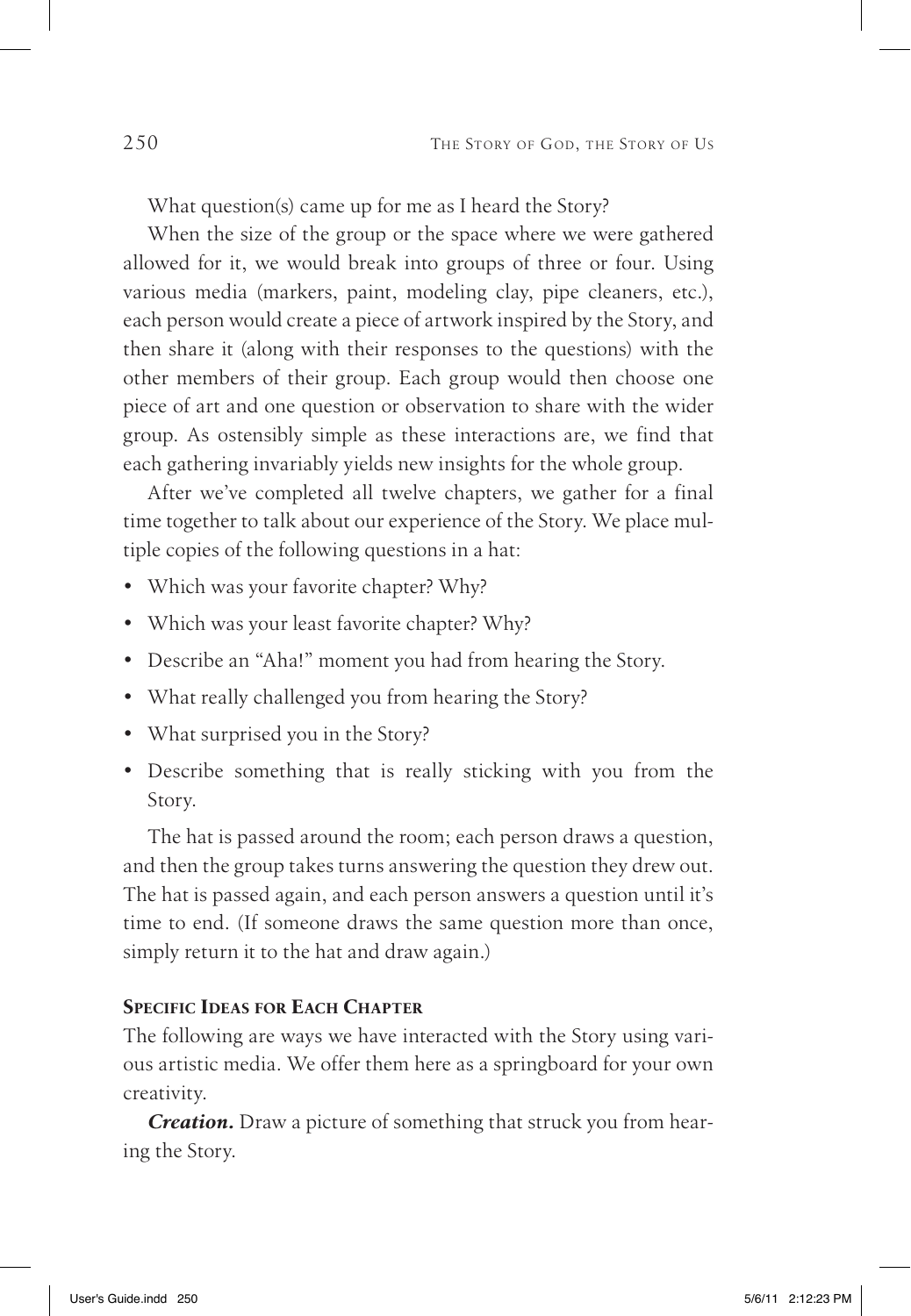*Catastrophe.* Think of five or six words, phrases or pictures that describe the movement from the man and the woman being "naked and unashamed" to life lived outside the garden. Paint a picture to illustrate what you come up with.

*Covenant.* Build an "altar" (we used Styrofoam "stones") in a separate space from where the Story is being told. After hearing the Story, draw pictures to illustrate how God blessed Abraham and how God has blessed you. On a separate card, write down what you are relying on to secure your future. Then take a prayerful walk to the "altar" to lay down the card and what it names.

*Community (Part One): Exodus.* Using modeling clay, sculpt a response to one of these questions:

- Where have I experienced God's liberating power in my own life?
- Where have I seen God's liberating power at work in the world?
- Where do I still see the need for God's liberation in my life?
- Where do I still see the need for God's liberation in the world?

*Community (Part Two): Sinai.* Make a collage from magazine pictures that depicts the ways in which the world has shaped your identity. Discuss with the group how the Story of God is shaping your identity.

*Conquest.* Draw a picture of something that struck you from the Story.

*Crown.* As a group, discuss each of the three kings' stories; try to find a phrase, theme or event that sums up their individual reigns. Then draw three pictures that illustrate those phrases, themes or events.

*Conceit.* If the group is large enough, divide into eight smaller groups (of three or more people) and assign one chapter to each group. Groups have fifteen minutes to come up with a two-minute skit that portrays the major themes or highlights of their chapter. (We had a basket of props groups could use, including one prop that was mandatory for all eight groups to incorporate—in our case, a piñata sun.)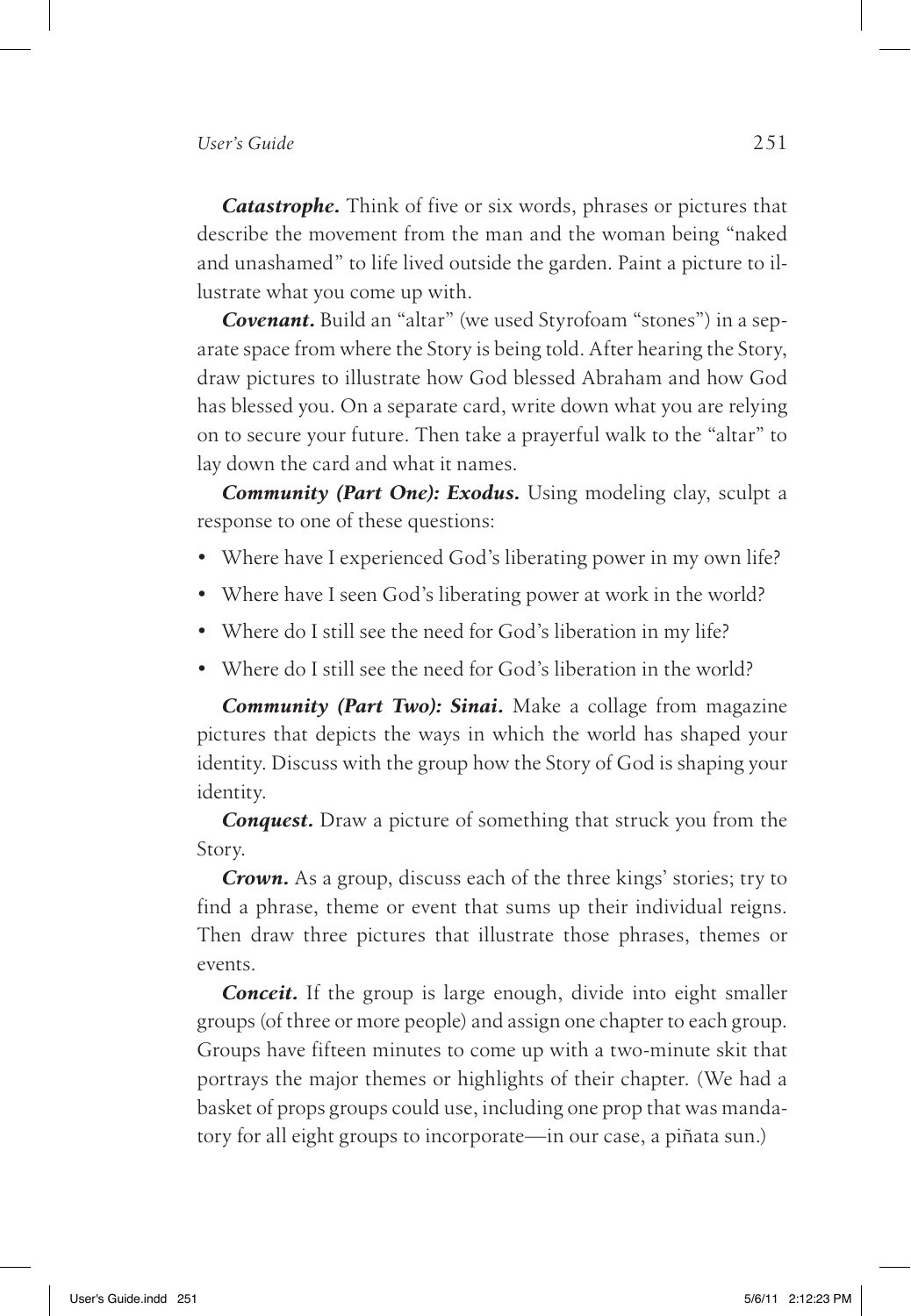*Christ.* Using pipe cleaners, sculpt something that represents one of the major themes from the Story thus far that shows up in the life of Jesus.

*Cross.* This is a special week for us. We tell the Story in the context of a three-course meal, the Story punctuated by each of the three courses. We also watch the crucifixion scene from Franco Zeffirelli's *Jesus of Nazareth* (www.imdb.com/title/tt0075520/)—beginning from his carrying the cross through the streets of Jerusalem and ending with the silence after Jesus says, "It is accomplished." When we read about the meal on pages 185-86, we pass the cup and the bread in communion with Jesus and each other.

*Church.* As a small group, discuss the mission of the church, and then draw a picture of it together. Then describe where you see yourself participating in that mission (or where you would like to see yourself doing so).

*Consummation.* As a small group, create two collages from magazine pictures that depict the following:

- • What "Babylon" looks like in our culture.
- What the kingdom of God "on earth as it is in heaven" looks like.

#### **Other People's Stories**

Over the years the Story has been shared by all kinds of groups, in all kinds of places and in all kinds of ways. We have been inspired by people's creativity. One group hiked part of the Appalachian Trail together, pausing in various places to read the Story aloud. They began at a beautiful scenic overlook and heard the story of creation. They stopped at the top of a cliff to hear the catastrophe of the choices made by the first humans. After dinner they lay on their backs under the stars to hear the story of the covenant God made with Abraham. The next morning they crammed into a concrete outhouse to hear the story of oppression in Egypt. And so on.

*Something to consider.* What might an urban version of this kind of journey look like?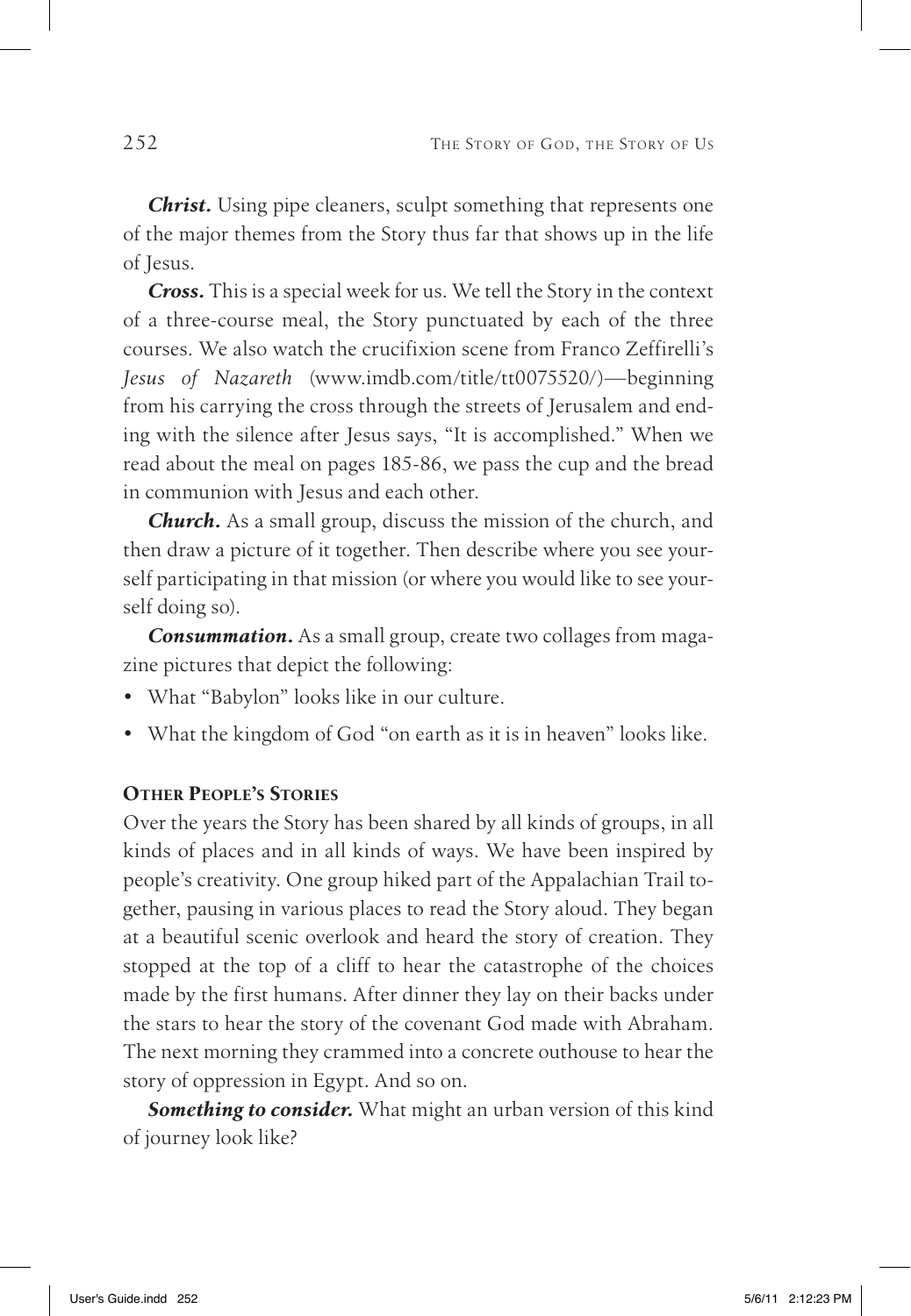Another group, who met on a college campus, used 8' x 4' cardboard boxes as vessels for art for each week of the Story. As they heard the story of community, suspended from the ceiling above them was a box, a pillar of fire and a pillar of cloud painted on opposite sides. Each person was given a small box, on which they painted those things that they were tempted to make an idol in their life. Those small boxes were used to create a 10' tall "golden calf." When the group arrived at week ten, using several of the boxes they had painted during the weeks before, they built a 20' tall cross on the university quad.

**Something to consider.** How can you incorporate your group's unique talents and creative interests into your experience of the Story?

We've created a Facebook page where we hope you will share your experience of hearing the Story with others, along with creative ideas for telling the Story. Stop by www.facebook.com/storyofgod to interact with others about *The Story of God, the Story of Us*.